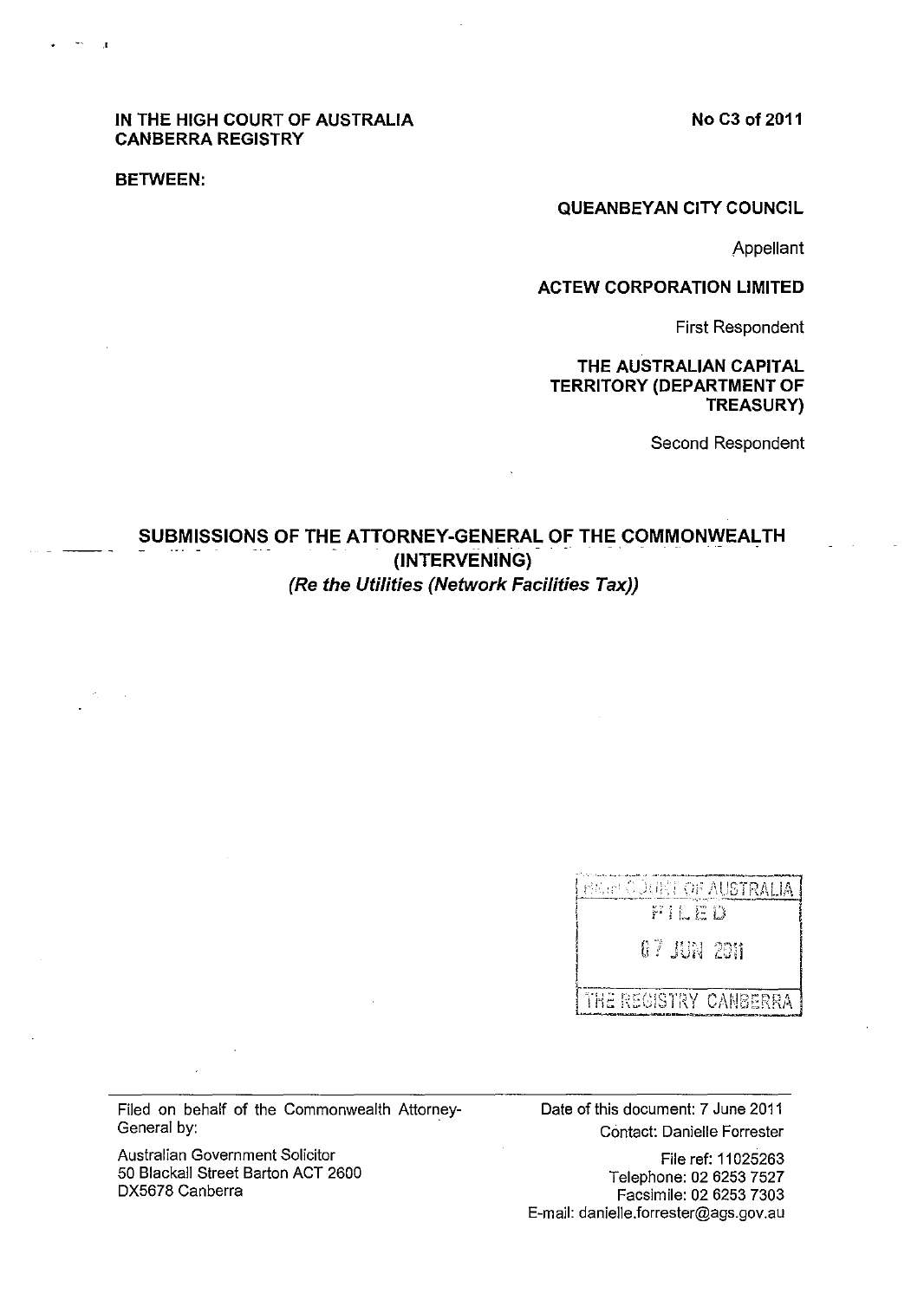## PART I: CERTIFICATION

1. These submissions are in a form suitable for publication on the internel.

### PART 11: BASIS OF INTERVENTION

- 2. The Attorney-General of the Commonwealth intervenes pursuant to s 78A of the Judiciary Act 1903 (Oh).
- 3. Section 90 of the Constitution prohibits States or Territories from (amongst other things) imposing a tax on the production, manufacture, sale or distribution of goods, including water.
- 10 4. Following the approach adopted by the parties, the Commonwealth makes submissions on the Water Abstraction Charge (WAC) in proceeding C2 of 2011 and submissions on the Utilities (Network Facilities Tax) (UNFT) in proceeding C3 of 2011.
	- 5. The Queanbeyan City Council (QCC), challenges the validity of the UNFT, which is imposed by the Utilities (Network Facilities Tax) Act 2006 (ACT) (UNFT Act) by the ACT on owners of network facilities, including a water network, to the extent these are on land in the ACT.
	- 6. In summary, in relation to the UNFT, the Commonwealth submits that:
- 20

40

- (1) The question whether a tax is "on goods" and therefore an excise, must be resolved as a matter of substance. The relevant factors in determining whether a tax is an excise include whether the charge is levied on an essential step in the production, manufacture, sale or distribution of goods, and the connection between the amount of the charge and the quantum or value of the goods (such a connection not being essential).
- (2) The UNFT has the positive characteristics of a tax, and water, at least when it has been abstracted, is a good. The Commonwealth makes no further submission as to the characterisation of the UNFT having regard to the above principles.

 $\cdot$ 

PART Ill: Not applicable.

# PART IV: RELEVANT CONSTITUTIONAL AND LEGISLATIVE PROVISIONS

30 7. The Commonwealth accepts QCC's statement of the applicable constitutional and legislative provisions.

# Part V: ARGUMENT

### A. Duties of excise

8. The Commonwealth refers to paragraphs 8 to 19 of its submissions on the WAC (C2 of 2011) regarding the purpose of s 90, the characteristics of a tax and the nature of a duty of excise.

# B. The UNFT

9. The Commonwealth submits the UNFT has the positive characteristics of a tax. Its submissions as to whether the UNFT is nonetheless to be characterised as a special exaction that is not a tax are confined to the general principles outlined in paragraphs 8 to 19 of its submissions in relation to the WAC. The Commonwealth's further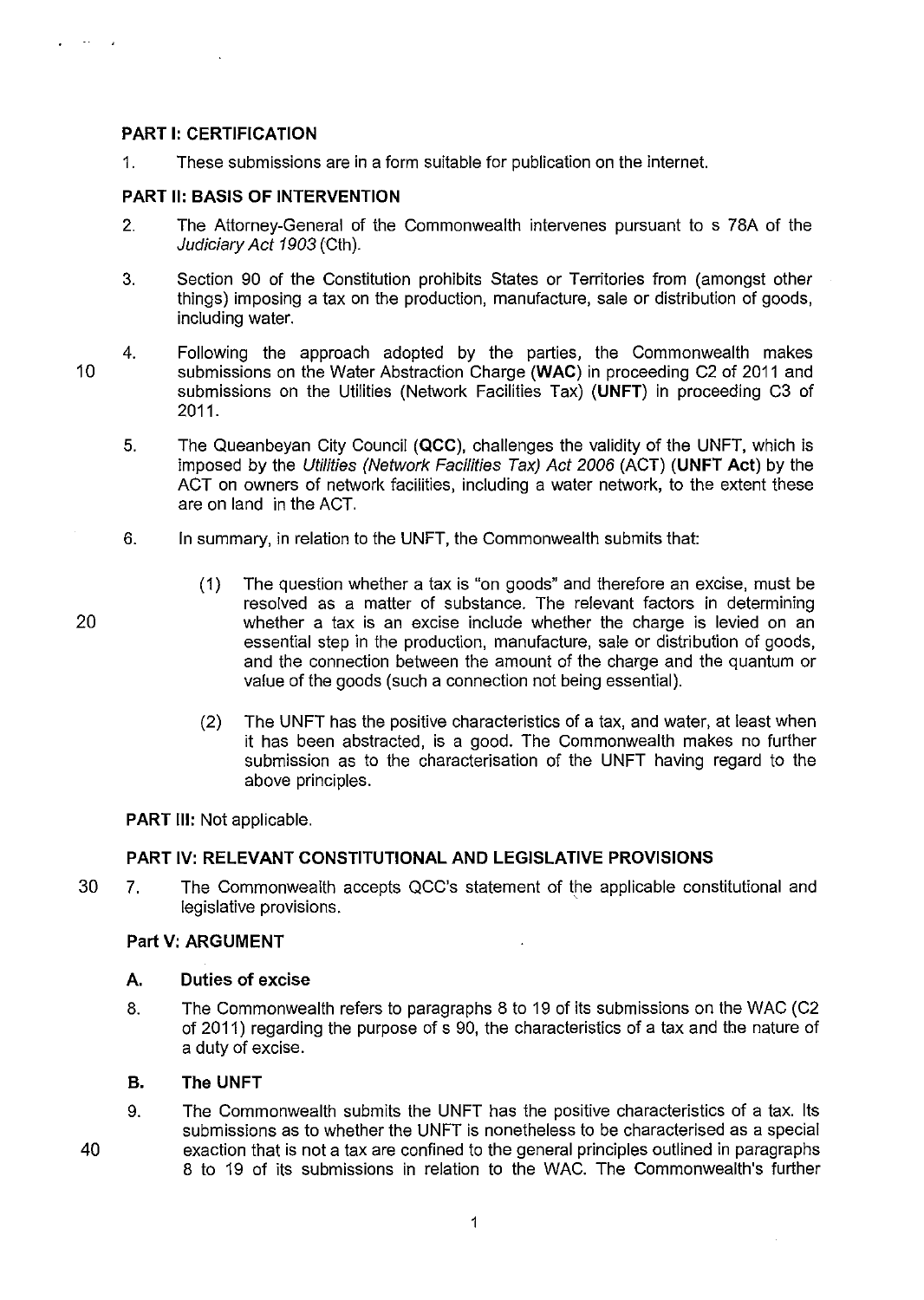submissions on whether, if the UNFT is a tax (and not a special exaction) the UNFT is a duty of excise, are confined to the identification of the relevant principles to be considered in determining that question. The Commonwealth nevertheless submits, for the reasons set out in paragraph 13 of its submissions on the WAC that water, at least when it has been abstracted, is a "good" for s 90 purposes.

Tax

10

20

10. The UNFT is imposed under the UNFT Act. It is a compulsory exaction of money for public purposes. It is plainly a tax unless it can be shown to be a "special exaction" (a charge for the privilege for using and occupying property). It is also relevant to the characterisation of the UNFT that the legislature chose to call the UNFT a tax. While the Full Court was correct in recognising that "the labelling of the exaction as a tax should not be decisive of its substantive character", it was also correct in observing that it is "difficult not to give weight to the circumstance that the impost is described as a tax in the legislation which imposes it".<sup>1</sup>

## Excise

- 11. In Ha v New South Wales (Ha) the majority described the "principle that an inland tax on a step in production, manufacture, sale or distribution of goods is a duty of excise" as "long established".<sup>2</sup> The question whether a tax is an excise therefore depends upon whether it is a tax "on", "upon" or "in relation to" goods $3$  or "upon the taking of a step" in the process of bringing goods into existence and passing them down the line to the consumer.<sup>4</sup> Water, at least when it has been abstracted, is such a good.<sup>5</sup>
- 12. Where a tax is imposed directly on a step in the production, manufacture, sale or distribution of goods, and is quantified by reference to the volume or value of those goods, that tax is clearly an excise. The analysis is more difficult where:
	- (a) the tax is not imposed by reference to the taking of a step in the production, manufacture, sale or distribution of goods but takes the form, for example, of a fee for a licence to operate plant and equipment forming part of the machinery of distribution and production; or
	- (b) the amount of the tax is not expressly referable to the volume or value of the goods produced. .
- 13. The characterisation of a tax as an excise turns on questions of substance rather  $\iota$  than form.<sup>6</sup> The purpose of s 90 would be undermined if the operation of that section could be avoided by circuitous or drafting devices such that a tax could avoid characterisation as an excise simply by selecting a criterion of liability that was not

 $\mathbf{1}$ Australian Capital Territory v Queanbeyan City Council & Anor (2010) 188 FCR 541 (Full Court Appeal) at 572 [124] (Keane CJ).

<sup>2</sup>  (1997) 189 CLR 465 at 490.7 (Brennan CJ, McHugh, Gummow and Kirby JJ). See also at 499.8 (Brennan CJ, McHugh, Gummow and Kirby JJ).

<sup>3</sup>  Mutual Pools & Staff Lld *v* FCT (1992) 173 CLR 450 at 467.5 (Dawson, Toohey and Gaudron JJ), citing Browns Transport *v* Kropp (1958) 100 CLR 117 at 129; Matthews *v* Chicory Marketing Board (1938) 60 CLR 263 at 304 (Dixon J).

<sup>4</sup>  Hematite Petroleum *v* Victoria (1983) 151 CLR 599 at 655.5 (Brennan J, considering that the debate concerning the criterion of liability under statute versus the practical effect of the legislation left untouched Kitto J's formulation in Dennis Hotels Pty Lld *v* Victoria (1960) 104 CLR 529).

<sup>5</sup>  See paragraph 13 of the Commonwealth's submissions in relation to the WAC (C2 of 2011).

<sup>6</sup>  Ha v NSW (1997) 189 CLR 465 at 498.8 (Brennan CJ, McHugh, Gummow and Kirby JJ).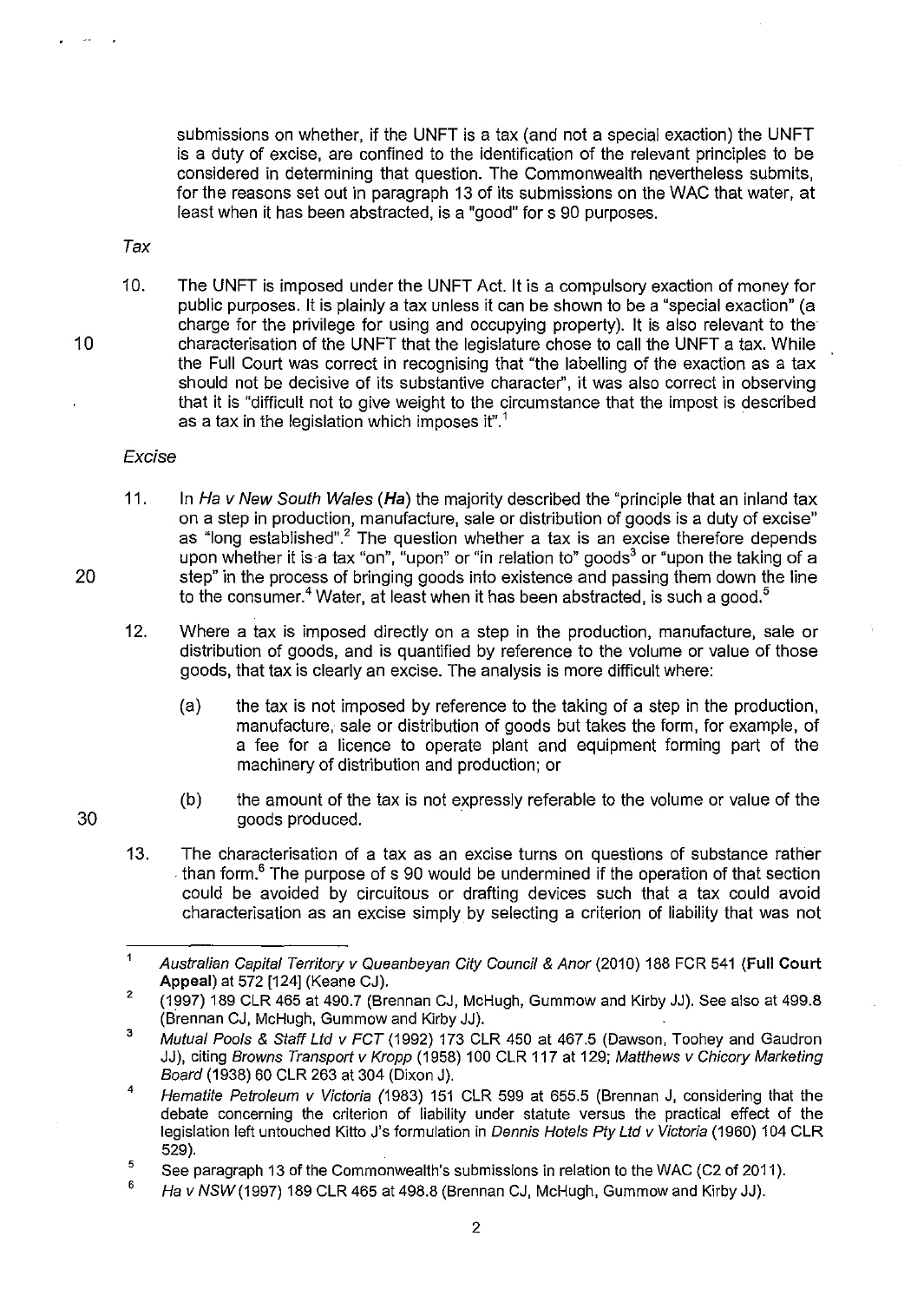directly referrable to the quantity or value of goods.<sup>7</sup> To focus on the criterion by which a tax applies in determining whether it is an excise would be to return to the discredited test expounded in Bolton v Madsen.*8* It would "expose the constitutional provision made by s 90 to evasion by easy subterfuges and the adoption of unreal distinctions".<sup>9</sup>

14. The substance of a tax is identified by reference to a multi-factorial approach. Thus:<sup>10</sup>

> [I]n arriving at the conclusion that the tax is a tax upon the relevant step, consideration of many factors is necessary, factors which may not be present in every case and which may have different weight or emphasis in different cases. The 'indirectness' of the tax, its immediate entry into the cost of the goods, the proximity of the transaction it taxes to the manufacture or production or movement of the goods into consumption, the form and content of the legislation imposing the tax  $-$  all these are included in the relevant considerations.

## The relevant features of the UNFT

- 15. The UNFT is irnposed on the "owner of a network facility" on land in the ACT (s 8(1)). "Owner" is defined to mean the "legal owner, whether or not the legal owner also has rights to operate the facility" (UNFT Act, Dictionary).
- 16. A "network facility" is defined, subject to the exclusions in s 6(2) that are discussed below, to mean any part of the infrastructure of a "utility network" (s 6(1 ».
- 20 17. A "utility network" is defined (s 7) to include electricity networks, gas networks, a sewerage network and a "water network" under the Utilities Act 2000 (ACT), a telecommunications network and any other network prescribed by regulations. A "water network" consists of infrastructure used, or for use, in relation to the collection and treatment of water for distribution to premises of another person, and includes, amongst other things, pipes.<sup>11</sup>
	- 18. The UNFT is not payable in relation to any part of a "network facility" that is "affixed to land for which any of the following is in force in relation to the use of the land for the utility network: (a) a lease; (b) a licence granted by the Territory; (c) any right prescribed by regulation" (s  $6(2)$ ). Thus, where the owner or operator of a utility network has a lease in relation to the use of land for that network, the UNFT is not payable in respect of any part of the network on that land.
	- 19. The rate of the UNFT is calculated under s 8(1) as the "route length" multiplied by the "determined rate". "Route length" is defined as the "length of the horizontal projection of the facility on the land". The "determined rate" is a rate determined under s 139 of the Taxation Administration Act 1999 (ACT). The determinations that have been made for the purposes of s 8 fix a single rate per kilometre of network route length for all network facilities (ranging from an initial rate of \$355 in 2006 up to \$749 on 30 March 2011). Accordingly, the same amount is payable per kilometre of infrastructure

30

<sup>7</sup>  The Commonwealth refers to its submissions on the identification of "circuitous devices" and "drafting devices", as set out in paragraph 11 of-its submission in relation to the WAC (C2 of 2011).

<sup>8</sup>  (1963) 110 CLR 264 at 271-273.

<sup>9</sup>  Hematite (1983) 151 CLR 599 at 633 (Mason J) and 664 (Deane J), both quoting Matthews v Chicory Marketing Board (1938) 60 CLR 263 at 304 (Dixon J).

<sup>10</sup>  Anderson's Pty Ltd v Victoria (1964) 111 CLR 353 at 365.7 (Barwick CJ), applied in Hematite (1983) 151 CLR 599 at 629.7 and 633.8 (Mason J), 658.6 (Brennan J), 666.4 (Deane J).

<sup>11</sup>  Utilities Act, s 12(2).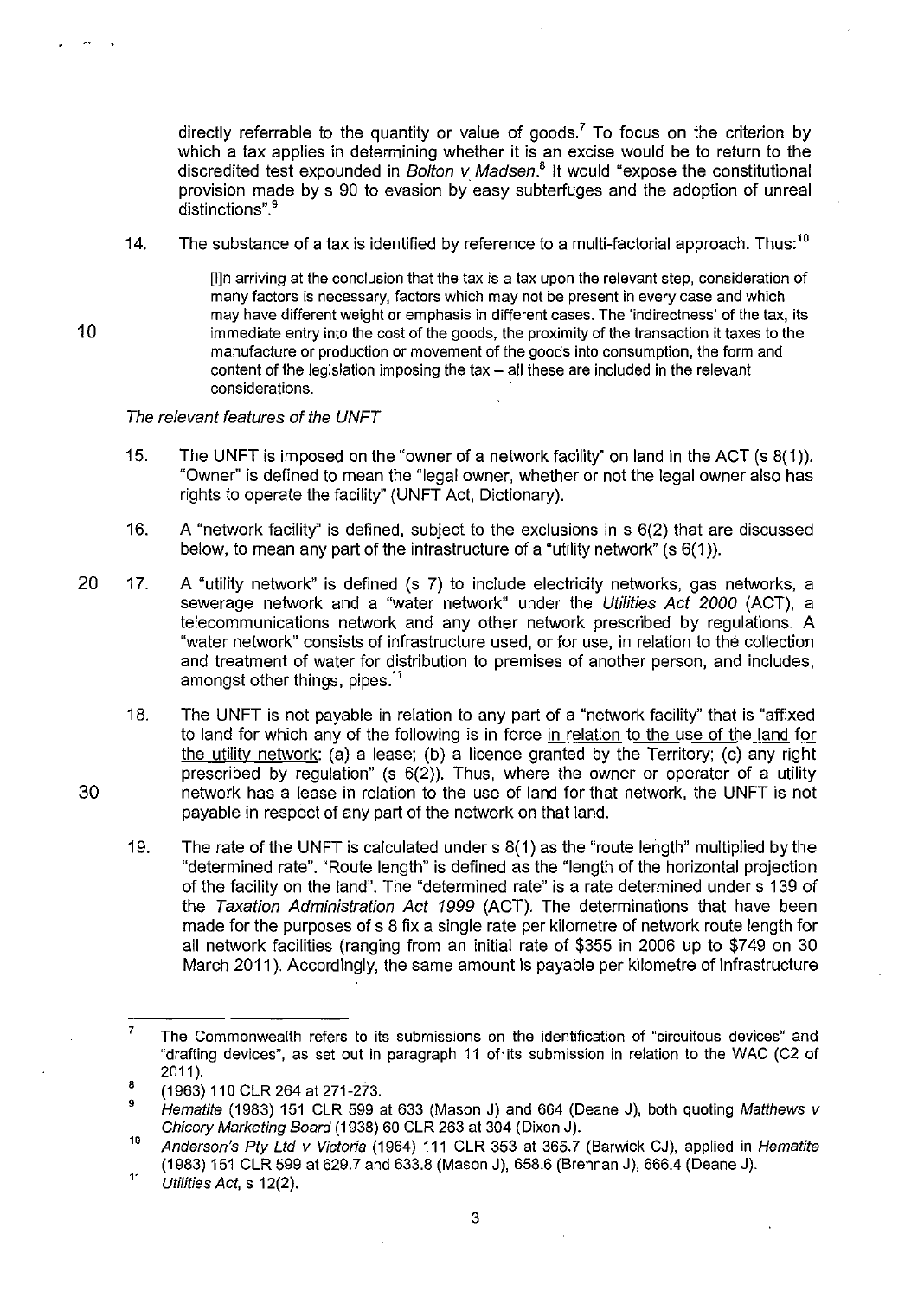for electricity networks, gas networks, water networks, sewerage networks and telecommunication networks.

Relationship to quantity or value

- 20. The relationship between the amount of a tax and the volume or value of goods has long been considered an important factor in determining whether a tax is an excise. It is not, however, determinative.
- 21. In Matthews v Chicory Marketing Board (Vict) (Matthews), Dixon J held that a levy imposed by reference to the area of land planted (rather than by reference to the volume or value of chicory produced) was an excise because the "basis adopted for the levy [number of half acres planted] has a natural, although not a necessary, relation to the quantity of the commodity produced.<sup> $n^2$ </sup> That led Dixon J to conclude that "[b]y adopting area planted as the criterion of the amount of the levy upon each producer the board has taxed the production of the commodity".'3 Latham CJ (dissenting) likewise focused on the existence of a relation to quantity or value, but held that the requisite relationship did not exist in circumstances where the tax may be payable even if no chicory was produced.<sup>14</sup>
- 22. By contrast, other members of the majority in Matthews gave less emphasis to the relation between a tax and the quantity or value of goods. These Justices focused instead on the imposition of the levy on planting. that being an essential step in the production of chicory.<sup>15</sup> For Rich J, even though a crop may fail the levy was still a "tax ... aimed at production."<sup>16</sup> Similarly, Starke J considered that the levy was imposed "in respect of' commodities and that the absence of a direct relation to quantity or value did not change the fact that the tax was "in respect of the commodity produced for sale" and not a tax upon the producer "irrespective of the production of the commodity".17
	- 23. In Hematite Petroleum v Victoria (Hematite),<sup>18</sup> the majority held that a proportionate relationship between the amount of a tax and the value or quantity of goods in respect of which the tax was imposed was not an essential criterion of an excise. The \$10m pipeline fee at issue in that case was held to be an excise even though there was not even an approximate relationship between the value of the goods that flowed through the relevant pipelines and the amount of the fee, because while there was a continuous flow of liquid gas and crude oil through the relevant pipelines.<sup>19</sup> the material before the Court did not establish that gas and oil flowed at a constant rate, or that the rate of flow bore any relationship to the rate of flow during any earlier period.2o

10

 $\cdot$  . .

<sup>12</sup>  Matlhews (1938) 60 CLR 263 at 303.5.

<sup>13</sup>  Matlhews (1938) 60 CLR 263 at 303.7.

<sup>14</sup>  Matlhews (1938) 60 CLR 263 at 277.4 (in explaining the understanding of the word "excise" in Australia at the time of Federation) and at 277.7 ("if ... a tax has no relation to the quantity or value (however measured) of goods, it cannot be said to be an excise duty").

<sup>15</sup>  See, for example, Matthews (1938) 60 CLR 263 at 281.5 (Rich J).

<sup>16</sup>  Matthews (1938) 60 CLR 263 at 281.6.

<sup>17</sup>  Matlhews (1938) 60 CLR 263 at 286.3ff.

<sup>18</sup>  (1983) 151 CLR 599.

<sup>19</sup>  Hematite (1983) 151 CLR 599 at 654.2 (Brennan J).

<sup>20</sup>  Hematite (1983) 151 CLR 599 at 657.2 (Brennan J).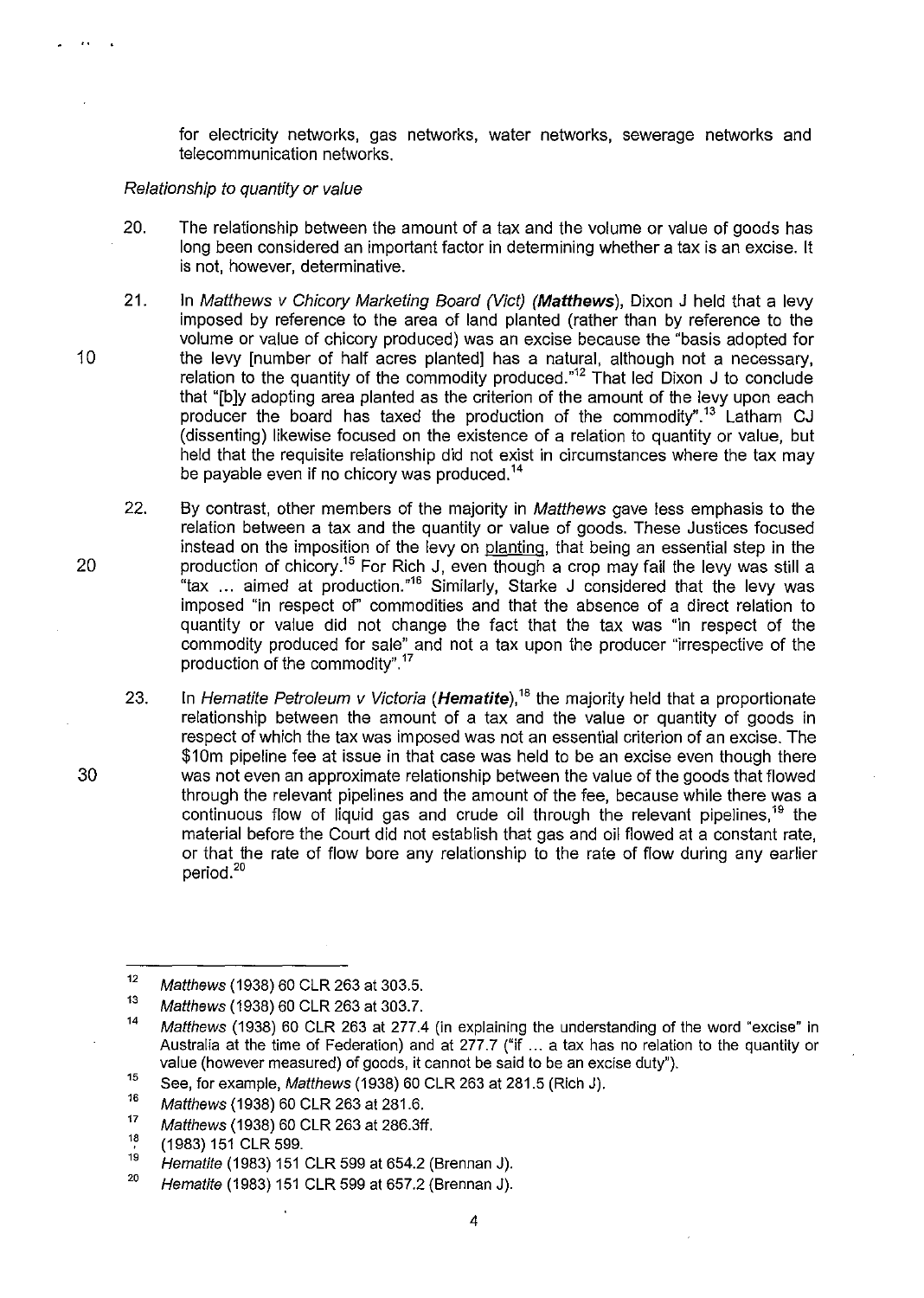24. Brennan J explained the significance of the relationship between the amount of a charge and the value or volume of goods in characterising a tax as an excise in these terms:<sup>21</sup>

> Though the presence or absence of a proportionate relationship between a tax and a quantity or value of goods is a relevant and important factor for consideration in ascertaining whether the tax is imposed upon or in respect of goods, such a relationship . is neither an exhaustive nor an universal criterion for determining whether a particular tax is a duty of excise ...

In principle, it is sufficient to establish that a tax is a duty of excise if it is a tax, however calculated, upon a step in the process of production, manufacture or distribution ...

Where a tax which takes the form of a licence fee is exacted not in respect of a business generally but in respect of a particular act done in the business, it is a tax upon the doing of that act; where that act is a step in the production, manufacture or distribution of goods, a tax upon that step is a burden upon production, manufacture or distribution. And that is so whether or not the tax is calculated upon the quantity or value of the goods produced, manufactured or distributed.

25. Deane J stated that "[i]t is also established that a tax may be a duty of excise notwithstanding that it is not calculated by reference to the quantity or value of the goods manufactured or produced."<sup>22</sup> Likewise, Murphy J held that the fee was a tax on the operation of the pipeline, which was an integral step in the production process, and expressly stated that a "fixed fee may still be an excise even if it is not assessed according to the quantity or value of the production".<sup>23</sup> Mason J said:<sup>24</sup>

> It is not necessary that there should be an arithmetical relationship between the tax and the quantity or value of the goods produced or sold ..., still less that such a relationship should exist in a specific period during which the tax is imposed. This is because there are many cases where an examination of the relevant circumstances will disclose that a tax is a duty of excise notwithstanding that it is not expressed to be in relation to the quantity or value of the goods.

30 26. By contrast, for Gibbs CJ and Wilson J, who dissented, the absence of a "natural ... [or] necessary relationship between the fee fixed and the quantity or value of the hydrocarbons conveyed" led their Honours to conclude that the licence fee was not an excise.<sup>25</sup>

27. In assessing whether there is a relationship between the amount of the UNFT and the volume or value of water sold by ACTEW in the present case, route length would be relevant to the volume or value of water that flows down the pipes if, for instance, it provided a reasonable proxy for the number of customers, and therefore for demand for water. But it may not provide such a proxy. Length would have some relationship to the number of customers; an increased length of pipe would enable new customers and new suburbs of Canberra to be served. But this says little about population density or demand, which would also be relevant to the relationship

40

·,

10

<sup>21</sup>  Hematite (1983) 151 CLR 599 at 657.3, 657.7 and 658.3. See also Philip Morris Ltd  $v$ Commissioner of Business Franchises (Vic) (1989) 167 CLR 399 at 428 (Mason CJ and Deane J) and 462 (Brennan J).

<sup>22</sup>  Hematite (1983) 151 CLR 599 at 665.4.

<sup>23</sup>  Hematite (1983) 151 CLR 599 at 640.3.

<sup>24</sup>  Hematite (1983) 151 CLR 599 at 632.7.

<sup>25</sup>  Hematite (1983) 151 CLR 599 at 623.5 (Gibbs CJ) and 647.5 (Wilson J, stating that he found it "impossible to accept" that "the requirement of a relationship to the quantity or value of goods has been no more than an aid in identifying a duty of excise".)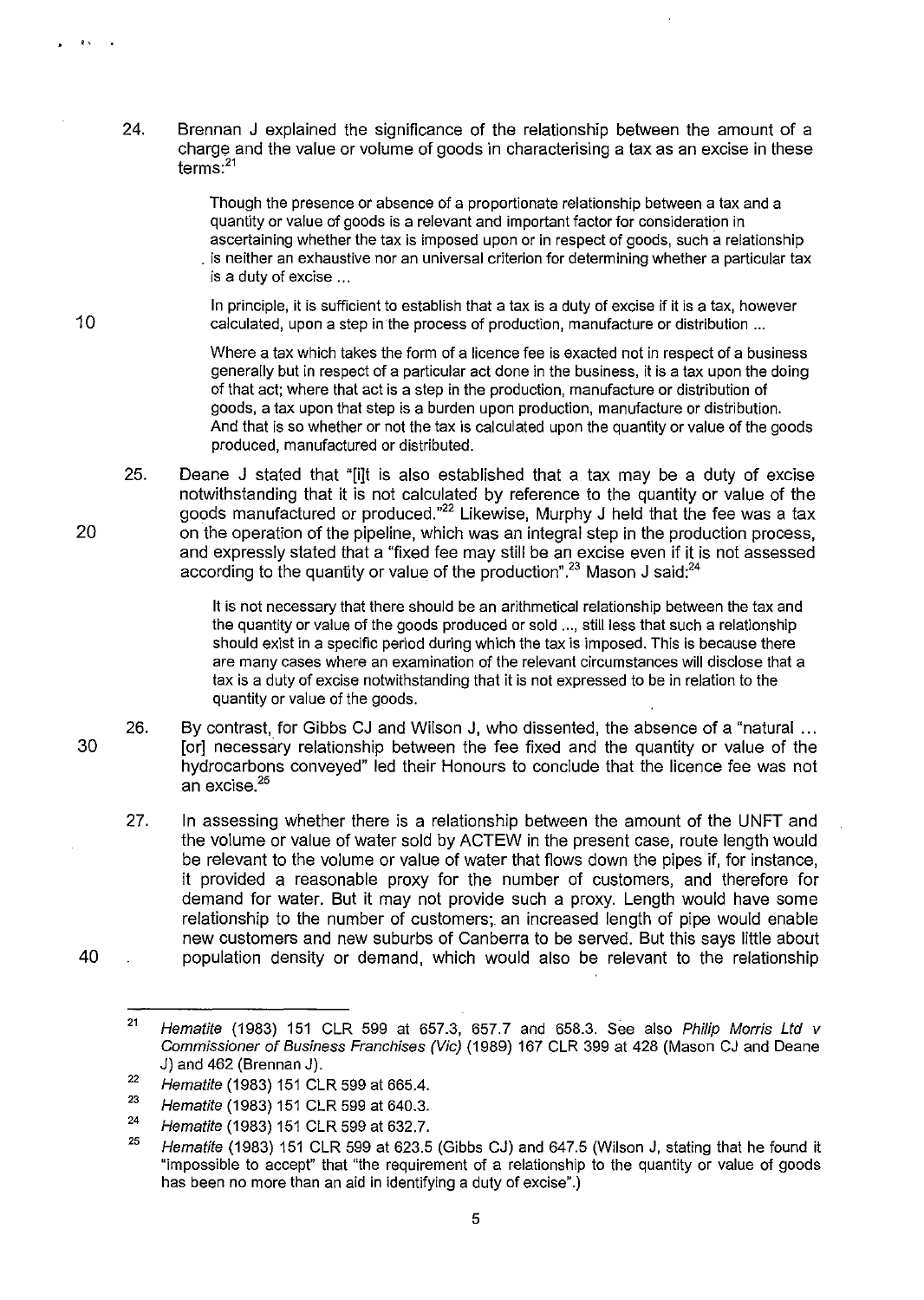between network length and the quantity or value of water passing along the pipes.<sup>26</sup> In addition, variations in the rate of flow may affect whether there is a relationship between the length of pipe and the amount or value of the water flowing through those pipes (the amount of water flowing through the pipes turning on the diameter of the pipes and the water pressure rather than on pipe length). Further, the exclusions in s 6(2) of the UNFT Act from the definition of "network facility" mean that not the whole of the network length is subject to the tax. Those exclusions potentially disrupt the asserted relationship between network length and production volume, depending on how the exclusions operate in practice.

10 28. It was principally on the basis that "there is no relationship at all between the UNFT and the quantity or value of water which passes through the network $n^{27}$  that the Full Court held that the UNFT was not an excise. However, having regard to the majority approach in Hematite, it was clearly also necessary to consider other factors.

### Other factors

 $\cdots$ 

- 29. Keane CJ attributed some significance to the fact that the UNFT was imposed by reference to the ownership of the water network and the occupation of land by the network. His Honour said a "tax which falls indiscriminately on ownership of a facility on land used for production is not directly connected with the production of goods so as to be described as an excise".<sup>28</sup>
- 20 30. Reasoning of that kind cannot be taken too far, because it focuses on the form in which a charge is imposed rather than on matters of substance. Where a tax is imposed on the ownership or operation of equipment that can be used only for the manufacturer or distribution of a good, the starting point should be that the tax is "on" that good. A tax on equipment of that kind is readily characterised as a tax on the goods that are manufactured or distributed using that equipment, because by definition the equipment will not be owned or operated for any other purpose.<sup>29</sup>
	- 31. The above reasoning might suggest that, because ACTEW's water network cannot be used for any other purpose, a tax on the ownership of that network is properly characterised as a matter of substance as a tax on the water that the network carries.
- 30 32. In this case, however, there is a strong contrary indicator. The UNFT is imposed at a single fixed rate with respect to all network facilities, irrespective of whether they carry water, electricity, gas, telecommunications or sewage. As the value of those "goods" is highly variable (or, in the case of sewage, non-existent), it is less likely that a charge levied at a fixed rate on distribution networks irrespective of the goods that are carried by those networks (or, indeed, whether they carry goods at all) is properly characterised as a tax "on goods".<sup>30</sup> That is not to say that a tax that applies at a fixed percentage of the value of all goods uniformly (such as the GST) is not an excise, because the amount of such a tax is referrable to the value of goods.

<sup>26</sup>  These submissions assume that, correctly construed, the reference in the Dictionary of the UNFT Act to the "length of the horizontal projection of the facility on the land" is a reference to the projection of the facility in one direction only (e.g. the length of the pipe), and not a reference to the projection of the facility in two planar directions (e.g. the length of the pipe multiplied by its width).

<sup>27</sup>  Full Court Appeal at 575 [137].

<sup>28</sup>  Full Court Appealat 572 [128].

<sup>29</sup>  Hematite (1983) 151 CLR 599 at 634.6 (Mason J), 659.5 (Brennan J), noting that the operation of the relevant pipelines was not "anything but a step in the production, manufacture and distribution of the products sold by the plaintiffs".

<sup>30</sup>  Compare Hughes and Vale Pty Lld v New South Wales (1953) 87 CLR 49 at 75.7 (Dixon CJ).